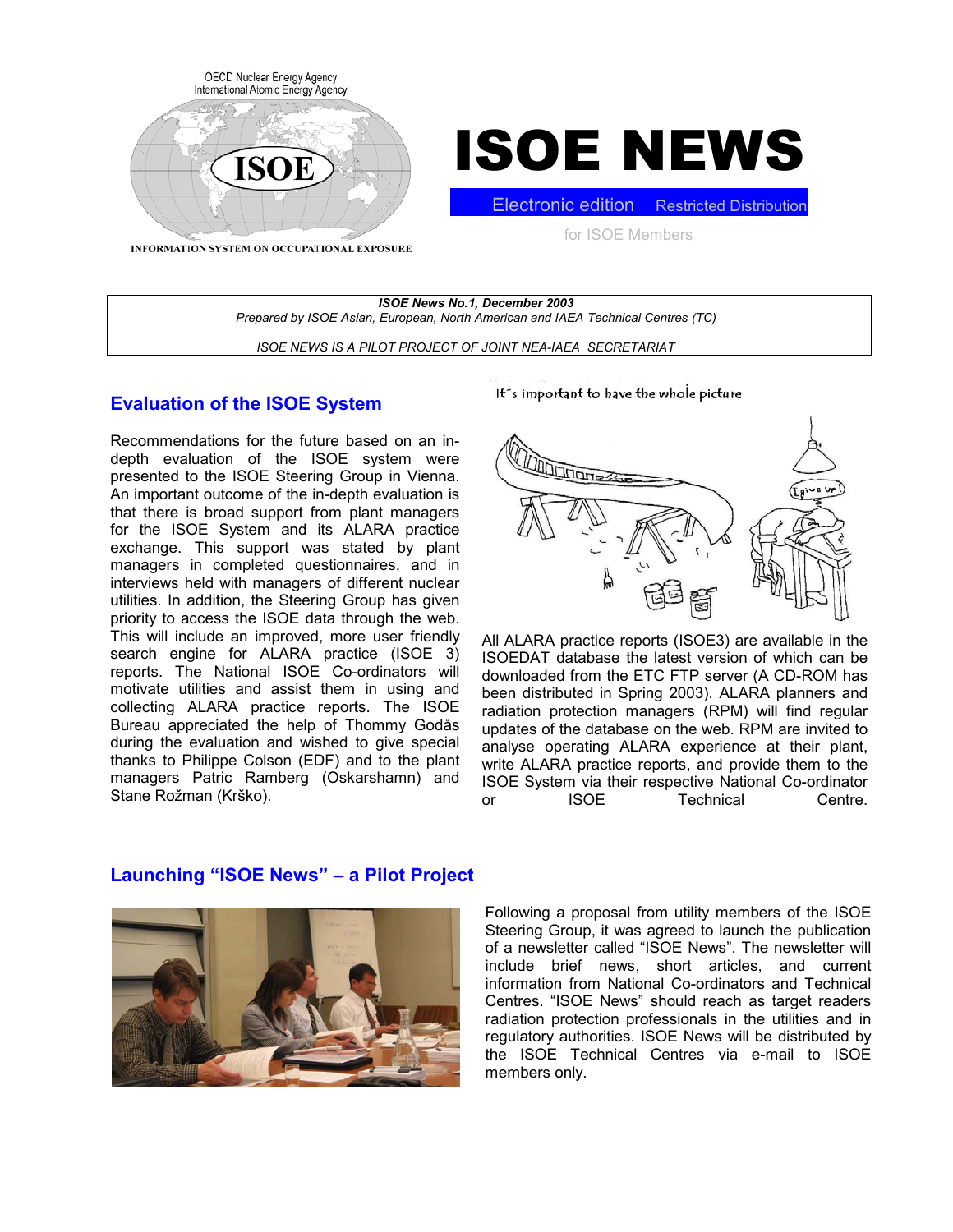# **International Workshop on Occupational Exposure Management at Nuclear Power Plants**

The Fourth ISOE European Workshop will be held 24–26 March 2004 in Lyon, France. It is targeted at radiation protection professionals from NPPs, contractors and radiation protection representatives from the authorities. See program at the following address: http://isoe.cepn.asso.fr/Lyon2004/ProgramLyon.html

## **North American ALARA Symposium**

The North American ISOE ALARA Symposium organised by North American Technical Centre will take place 11-14 January 2004 in Florida, United States. DWMPhD@aol.com

#### 4th ISOE EUROPEAN WORKSHOP on **OCCUPATIONAL EXPOSURE MANAGEMENT AT NPPs**



# **Working Group on Operational Radiological Protection**



The ISOE Working Group on Operational Radiological Protection (WGOR) held its  $4<sup>th</sup>$  meeting, 11 November 2003, in Vienna. WGOR is developing experience based "cases" to illustrate how optimisation can be applied in practice in nuclear power plant. The Group which is chaired by Carl-Göran Lindvall will provide views on behalf of the ISOE Steering Group to the international radiation protection community, including the International Commission on Radiological Protection (ICRP).

## **France**

### **ASN – Nuclear Safety Authority**

In France, a limit on effective dose for exposed workers of 20 mSv for a consecutive twelve-month period has been set up. Nevertheless, during a twoyear period starting from 2/4/2003 the effective dose must not exceed 35 mSv in a consecutive twelvemonth period, subject to a maximum effective dose of 100 mSv in a five-year period.

The document where Directive 96/29 Euratom has been transposed as far as occupational radiation protection is concerned is the "Décret nº 2003-296 du 31 mars".

### **EDF – Electricité de France**

ISOE European Technical Centre (ETC) was asked by EDF to perform a benchmarking study with other PWRs of the same sister unit groups using the ISOE database.

That study will identify several good performers to be visited to exchange experience in radiation protection.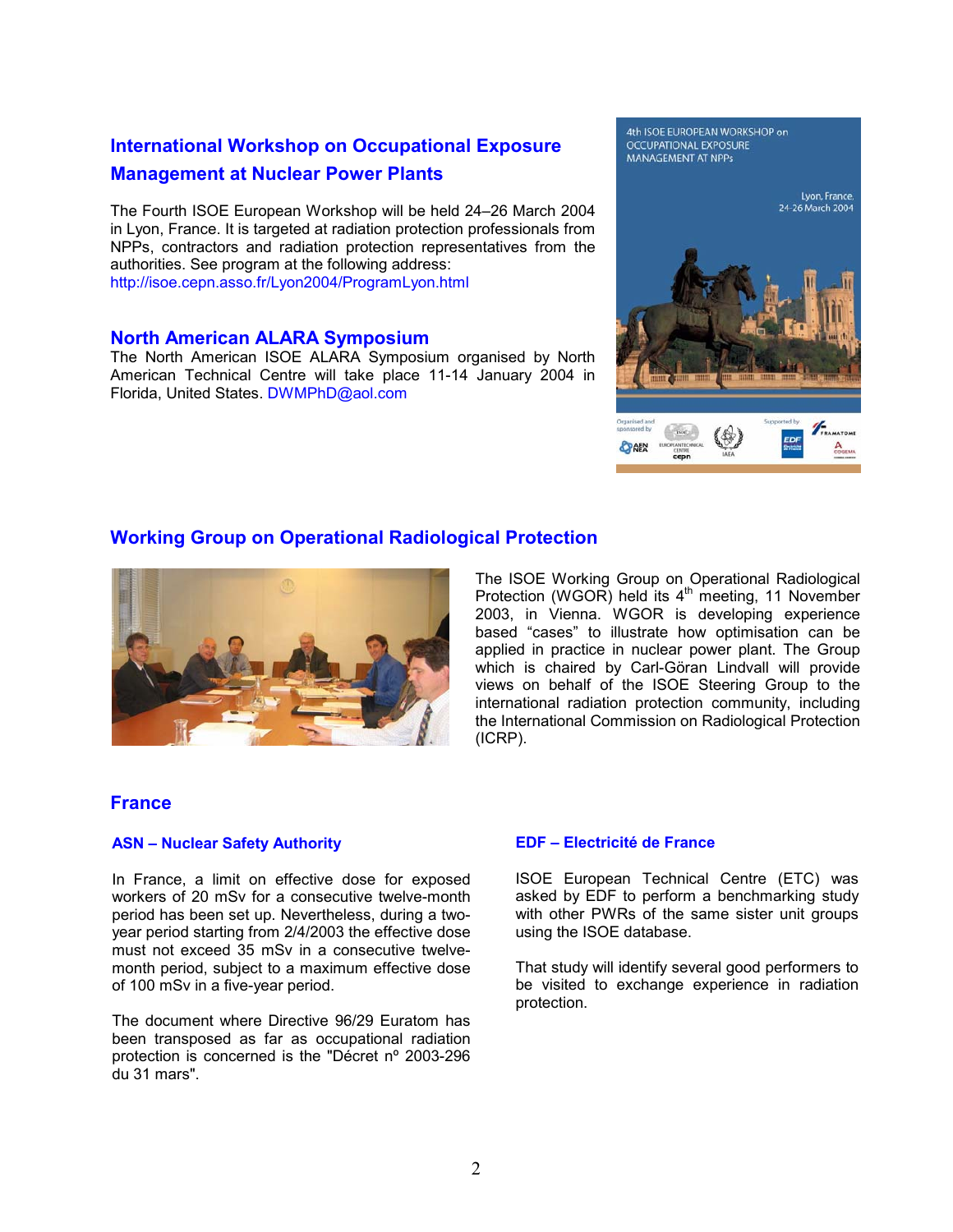## **Japan**

After announcing TEPCO's inappropriate practices to the public regarding BWRs core internals inspection reports, all 17 plants were shut down for inspection of cracks in recirculation piping, core shrouds, and of containment vessel leak rate. In the fiscal year 2002 major modification works were the replacement of recirculation piping (preliminary collective dose was 4.5 man-Sv for two units), reactor nozzle modification (2.1 man-Sv for 1 unit) and replacement of CRD pipe lines (1.7 man-Sv for one unit)

#### **Kunio Miyamaru, General Manager (Radiation Safety), TEPCO, Tokyo:**

"These works caused an increase of annual collective dose and rised the number of workers with doses between 15 and 20mSv from 627 (fiscal year 2001) to 955 in the year 2002. Under these circumstances, and even in an average year's conditions, it is difficult to keep workers dose under 20mSv in a year without extension of the operating period and reduction of maintenance items in Japan.



Therefore we are very much concerned about the new ICRP recommendations. Especially present workers dose limits 50 mSv in a year and 100 mSv in a five year period should remain in the new recommendations. If ICRP adopt workers dose limit of 20 mSv instead of the present limits, we will loose sufficient flexibility in our plant operation. Flexibility is important for performing good work. Our proposal is just to remain at the present limits, we don't intend to lose the limits. It is not our intention to disturb an adopted policy of 20 mSv in other countries. Finally, required flexibility in dose limits does not increase worker's risks of whole life, since there will be no change to whole life dose of 1 Sv."

## **ALARA News from Spain**

The three year rolling average of collective dose for PWRs is estimated to be in the year 2003 between 0.4 to 0.5 man-Sv. The downward trend continues, with values in line with those of the previous years Relating the three year rolling average of collective dose for BWR is estimated to be about 1.45 man-Sv, which shows an increase compared to previous values. The outage times are recorded to be from 20 to 35 days.

Regarding the estimation for the annual collective dose in PWRs, these values continue decreasing in all the plants.

**0 2 4 6 8 10 12 70 72 74 76 78 80 82 84 86 88 90 92 94 96 98 00 02 Fiscal year Total in Japan BWR PWR**

**Average annual collective dose per unit (man-Sv)**

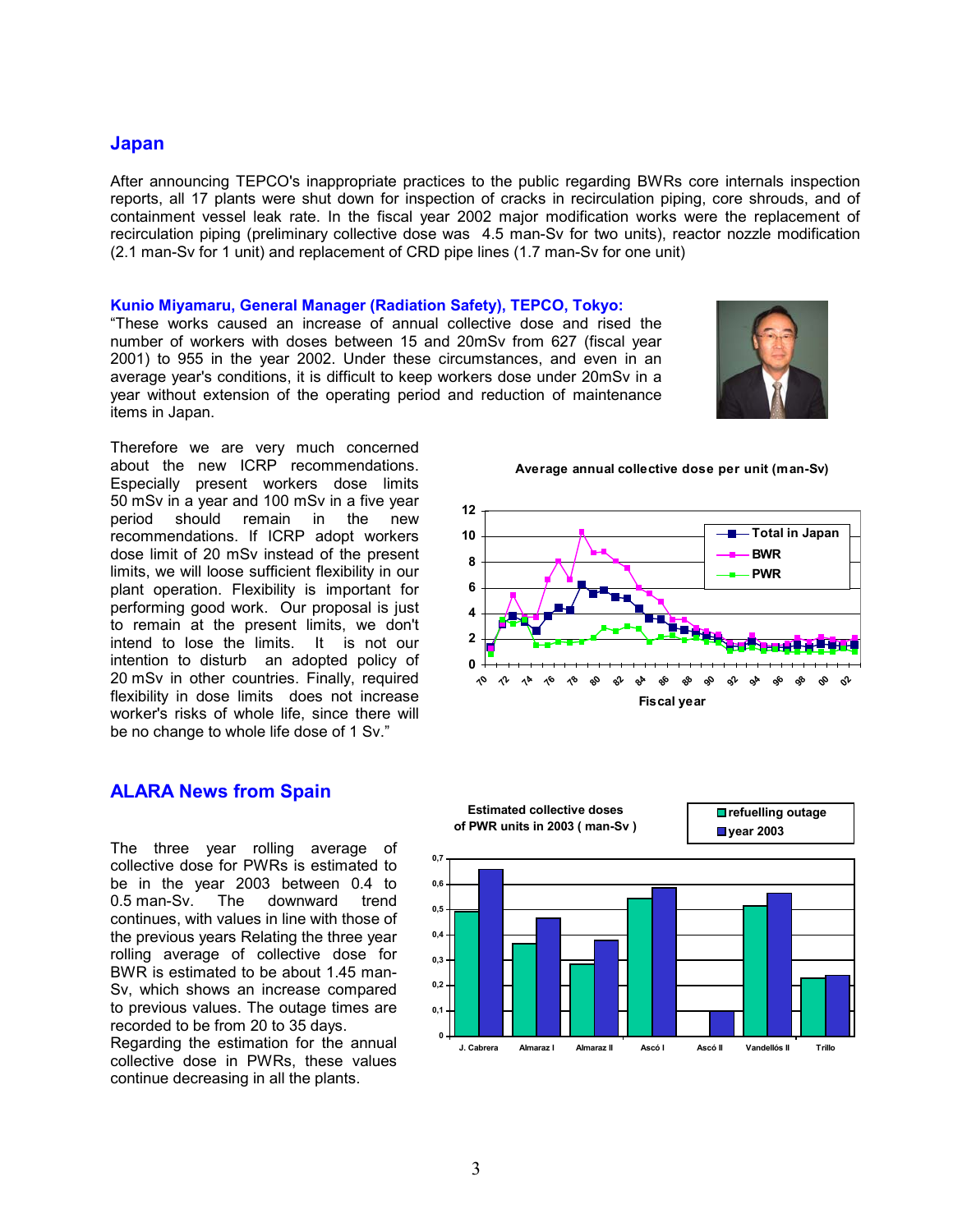At Confrentes an unexpected increase of dose rates in the drywell was observed during its 14<sup>th</sup> outage. Chemical decontamination is to be scheduled for the next outage and noble metal addition as well. An EPRI evaluation is underway. Utilities interested in details may contact RPM at Cofrentes Mr. Fragío [\(rjfragio@iberola.es\).](mailto:rjfragio@iberola.es))

**Authority – CSN main activities:** Technical instructions were issued on "Qualification of RP experts" (IS-03, Nov 2002); "Transference between licencees of RP documents previous decommissioning" (IS-04, Feb 2003); "Exemption values" (IS-05, Feb 2003); "Training program in RP" (IS-06, April 2003). There are programs in place to follow-up the source term reduction plans in Vandellos II and Cofrentes. The CSN controls final period and preparation for the decommissioning of J.Cabrera NPP.

## **Country Report from the Netherlands**

**The Borssele plant, 450 MWe** operated by NV EPZ, is a base load unit. Up to this year it has enjoyed 30 years of commercial operation. Major backfittings were completed in the plant in 1997. The unit capability factor in 2002 was 93.7 % The annual outage in September 2003 lasted 10.5 days. The outage dose was 195 man-mSv. The highest individual dose was 4 mSv for 5 workers of contractors.

**The Dodewaard BWR**, 57 MWe, was shut down in 1997. Transports of fuel to the BNFL reprocessing plant were completed in April 2003. The plant is in the process of modification into a 40-year 'safe enclosure' status, before full decommissioning and return to green field conditions.



Borssele nuclear plant and coal fired plant

#### **Nuclear Waste Facility**

The government-owned organisation COVRA charged with the management of all Dutch waste, is located in Vlissingen near the Borssele NPP. An intermediate storage facility for high radioactive waste has been built and has formally been inaugurated on 30 September 2003. This new HABOG facility will contain irradiated fuel from research reactors and residues from reprocessing of the Dodewaard and Borssele fuel in Sellafield and La Hague. The nuclear waste policy of the Dutch government is based on the concept of 100-year storage above ground at the COVRA site and investigation of the options for retrievable final geological storage.

## **ISOE Benchmarking Analysis**

Using the ISOE software, ISOE participants are able to generate pre-defined benchmarking tables and graphs. They can create their own comparisons with other units, with the relevant sister unit group and/or other sister unit groups. The benchmarking analysis is available at various levels, such as annual collective dose and dose per job. See also "ISOE-Information System on Occupational Exposure, Ten Years of Experience" (www.nea.fr).

For a more detailed understanding of the results, participants can contact their responsible counterparts in other nuclear power plants directly by using the contact information available within the ISOE database.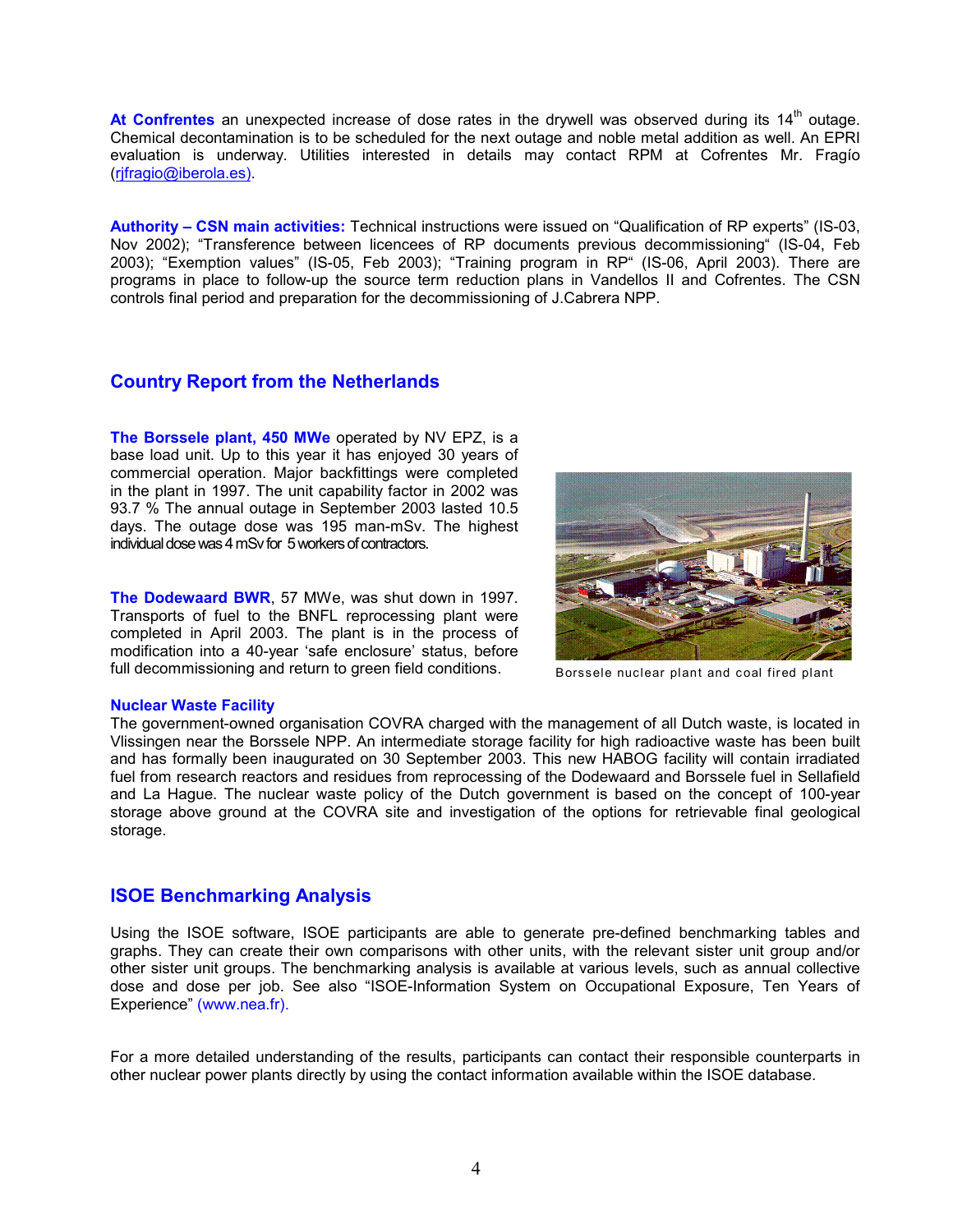## **Palo Verde Outage Update from Arizona, USA**

North American TC reports following the information from James P. Bungard, Radiological Services Section Leader, that Palo Verde's SGR dose trends continue and they are on track to better Arkansas Nuclear One Unit-2's 0.806 man-Sv performance: The lowest dose SGR in the U.S.

End-of-outage SGR dose is projected to finish at approximately 0.59 man-Sv: Approximately 20 man-mSv higher than the ALARA stretch goal. At Palo Verde, they may set a new SGR low dose record worldwide. The lowest two loop SGR outage according to available data was set at Beznau 2 Switzerland at 0.64 man-Sv.



## **TVO selected Olkiluoto-site for the new nuclear power plant unit in Finland**



**TVO has informed the companies participating in the bidding competition for the new nuclear power plant unit that it will continue the negotiations with the preferred bidder, the consortium Framatome ANP - Siemens AG, based on their offer on a pressurised water reactor plant with electric output of about 1600 MW. TVO has, however, not yet excluded the others.** 

**TVO has also completed the evaluation concerning the plant location sites. Olkiluoto has been selected as the location for the new plant unit to be built in Finland.** 

TVO has announced that after the bid evaluation and contract negotiations TVO will continue with the consortium Framatome ANP - Siemens AG, based on the offer of a pressurised water reactor with an electric output of

about 1600 MW. TVO has also completed the evaluation regarding the plant location for the new reactor in Finland, and Olkiluoto has been selected.

The intention is to submit the construction licence application to the Finnish Government as soon as possible after the investment decision has been made. The new unit is scheduled to start commercial operation in 2009.

The Finnish Government made in January 2002 a Decision in Principle (DiP), which concludes that constructing of a new nuclear power plant unit in Finland is in line with the overall good of the society. The Finnish Parliament ratified the decision in May 2002.

**FIN5 Project at STUK:** After the DiP, the STUK established a project group to co-ordinate the license application process of the fifth Finnish NPP unit at STUK. The project is divided into 10 subprojects. One subproject is radiation and environmental safety and emergency preparedness, which includes for example an approval of siting issues, radiation safety principles of the plant and Olkiluoto New Location